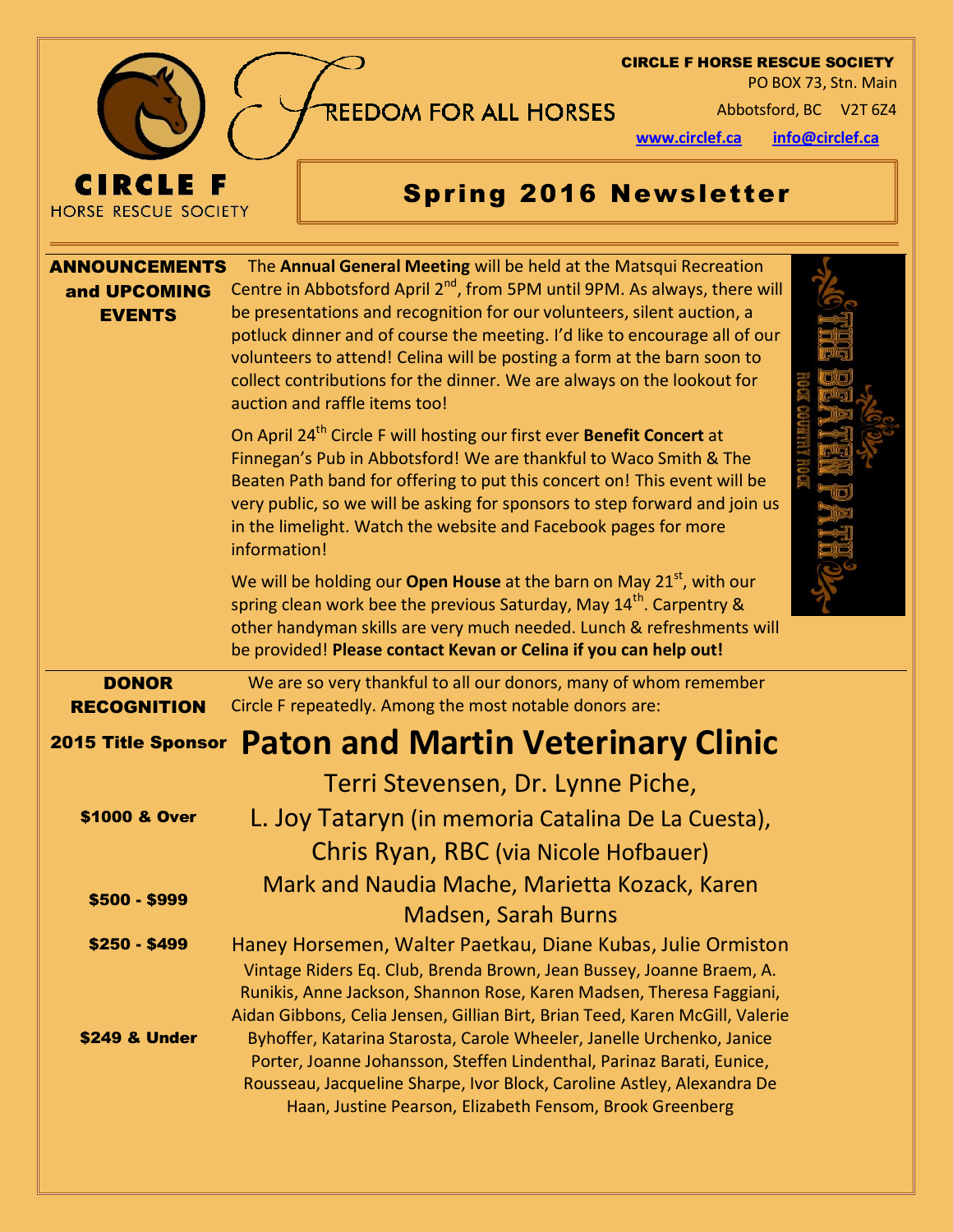#### VOLUNTEER RECOGNITION

 Circle F could not do what we do without the devotion of our volunteers. We would like to single out a few who have gone to significant lengths on behalf of the horses we care for.

 **Shelby Cruickshanks:** Shelby has consistently been at the forefront preparing for & participating in events, ensures each new horse arriving at Circle F receives a personalized halter, donates handmade items for sale at events & for raffles and can always be counted on to create amazing images of our horses and photographic event coverage!

 **Lynda Johnson:** Lynda is one of those folks who is always eager to help! Besides volunteering on her regular shift, she actively participates in adoption and intake assessments, is a member of three teams (horse, health & conditioning) and has recently joined the Board of Directors. She also gave one of our horses, Keyster the most wonderful forever home!

Some of our volunteers are reaching milestones:

#### **I Year Anniversaries:**

Jean Konda-Wite, Jim Sutton, Roxanne Sutton

#### **3 Year Anniversaries:**

Robyn Raspberry, John MacMillan, Jim Trott, Adrienne Wiebe, Heather Marsh

#### **5 Year Anniversaries**

Karen Madsen, Brian Teed, Ann Eaton

#### **The "Platinum Club"**

Lynda Johnson  $-7$  yrs; Nela Leja  $-7$  yrs; Nicole and Arlene Farion – 9 yrs; Gail Collinson – 13 yrs; Hiro Kinugasa – 13 yrs; Sandy Forward – 14 yrs

### **Circle F is looking** for a few good people!

If you would like to participate in a friendly & nurturing environment while supporting a wonderful cause; consider joining our team of dedicated volunteers!

Horse Rescue Society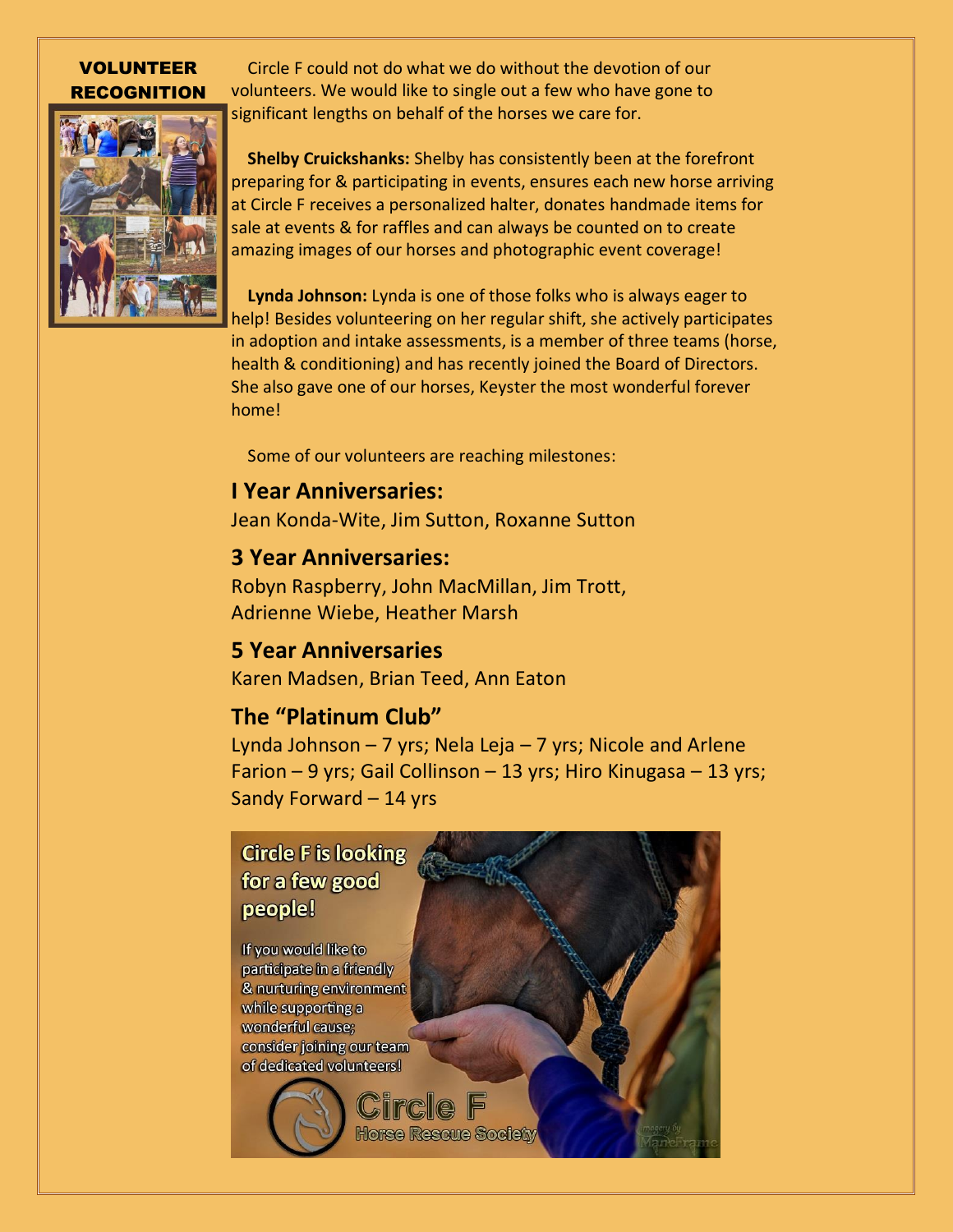## BOARD MEMBERS Board Members Current at December 31, 2015:

Brian Teed, president Nela Leja, secretary Sandy Forward, member-at-large Lynda Johnson, member-at-large

# 2015 **HORSE** REPORT



| <b>HORSES ACQUIRED</b>          | <b>Horses Acquired/Adopted/Perm Placements - 2015</b>                                                          |                       |                |                       |  |  |
|---------------------------------|----------------------------------------------------------------------------------------------------------------|-----------------------|----------------|-----------------------|--|--|
| <b>AND ADOPTED</b>              | <b>Name</b>                                                                                                    | <b>Acquired</b>       | <b>Adopted</b> | <b>Perm Placement</b> |  |  |
|                                 | Amber                                                                                                          | 16 Jun-15             | $Sep-15$       | <b>Nov-15</b>         |  |  |
|                                 | <b>Baby</b>                                                                                                    | 13 Apr-14             | <b>Aug-15</b>  | <b>Dec-15</b>         |  |  |
|                                 | <b>Hawkeye</b>                                                                                                 | $Sep-14$              | $Dec-14$       | $Mar-15$              |  |  |
|                                 | <b>Ike</b>                                                                                                     | $Mar-15$              | $Jul-15$       | <b>Nov-15</b>         |  |  |
|                                 | <b>Lexus</b>                                                                                                   | Apr-13 $\overline{a}$ | $Mar-14$       | <b>Feb-15</b>         |  |  |
|                                 | <b>Mikey</b>                                                                                                   | $May-14$              | <b>Aug-15</b>  | <b>Nov-15</b>         |  |  |
|                                 | <b>Nikki</b>                                                                                                   | $Jul-14$              | $Nov-14$       | <b>Nov-15</b>         |  |  |
|                                 | <b>Phoebe</b>                                                                                                  | $Feb-14$              | $May-14$       | Feb-15                |  |  |
|                                 | Prince                                                                                                         | $Sep-14$              | $Jan-15$       | Apr-15                |  |  |
|                                 | <b>Sable</b>                                                                                                   | $Dec-14$              | $Mar-15$       |                       |  |  |
|                                 | <b>Scarlett</b>                                                                                                | $Dec-13$              | $Mar-14$       | <b>Feb-15</b>         |  |  |
|                                 | <b>Summer</b>                                                                                                  | $Sep-15$              | $Sep-15$       |                       |  |  |
|                                 | <b>Tally</b>                                                                                                   | $Feb-15$              | $May-15$       | <b>Nov-15</b>         |  |  |
|                                 | <b>Tao</b>                                                                                                     | $Mar-14$              | <b>Dec-15</b>  |                       |  |  |
|                                 | <b>Willie</b>                                                                                                  | $Jun-14$              | <b>Nov-14</b>  | <b>Oct-15</b>         |  |  |
| "OTHER HORSES"<br><b>PLACED</b> | 15 Placements were made possible through our website via<br>the "Other Horses" page, networking and referrals. |                       |                |                       |  |  |
|                                 | To view all of the current horses we have available<br>for adoption, please go to www.circlef.ca/horses        |                       |                |                       |  |  |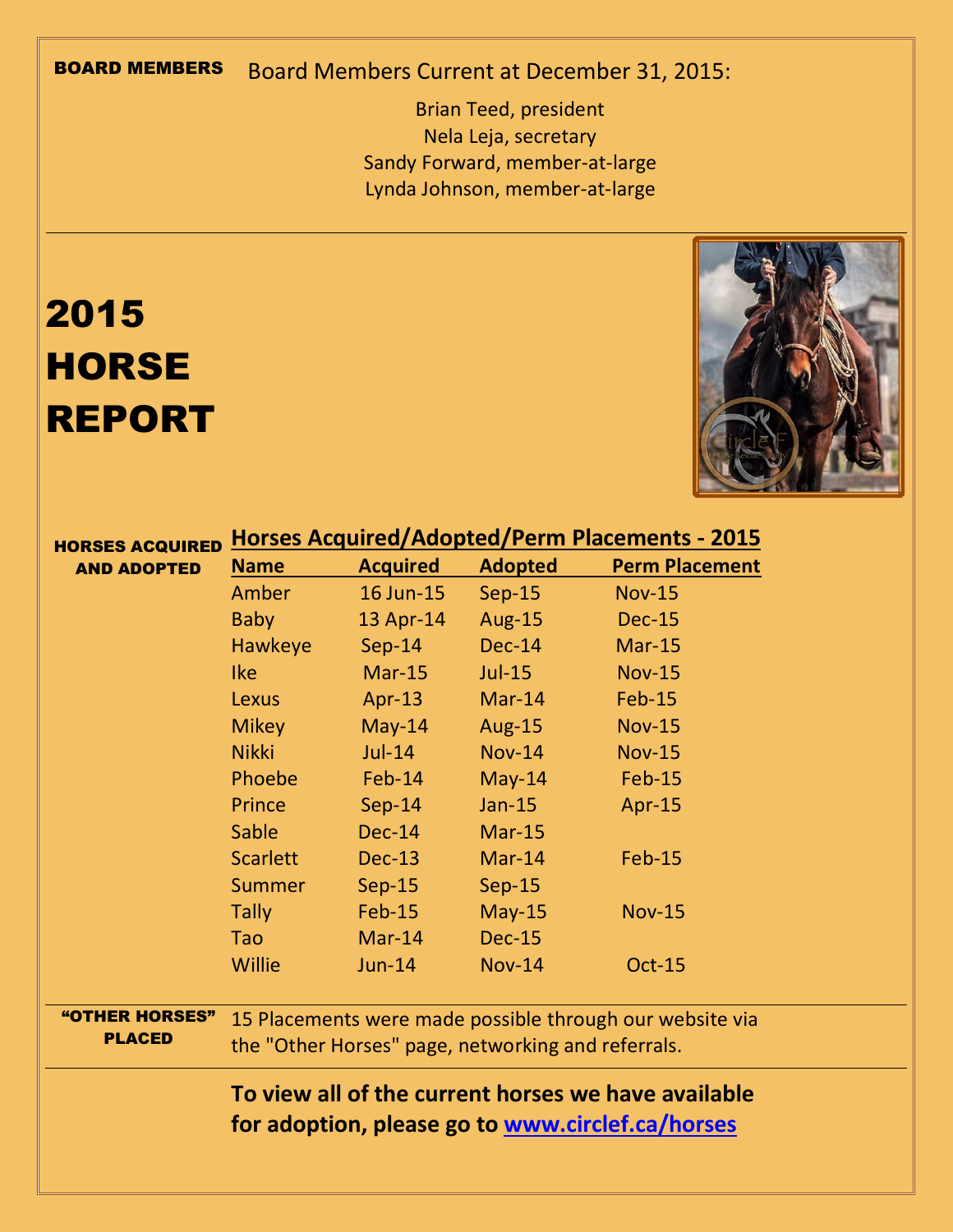| <b>HORSES ON SITE</b><br><b>FOR ADOPTION AS</b><br><b>OF DEC 31/15</b> | <b>Name</b><br><b>Harmony</b><br><b>Junior</b><br>Mandy<br><b>Remus</b><br>Rojo<br><b>Spirit</b>                                                                                                                                                                          | <b>Breed</b><br><b>Stdbred</b><br><b>Stdbred</b><br>Arab x<br><b>QH</b><br><b>QH</b><br>Warmblood M                             | <b>Sex</b><br>M<br>G<br>M<br>M<br>M | Age<br>19<br>$\overline{4}$<br>15<br>13<br>15<br>21                                                                 | <b>Acquired</b><br><b>Sep-15</b><br>$Mar-15$<br>Apr-14<br><b>Nov-15</b><br>July-15<br><b>Dec-15</b>                                                |                                                                   |                                                                                                                |
|------------------------------------------------------------------------|---------------------------------------------------------------------------------------------------------------------------------------------------------------------------------------------------------------------------------------------------------------------------|---------------------------------------------------------------------------------------------------------------------------------|-------------------------------------|---------------------------------------------------------------------------------------------------------------------|----------------------------------------------------------------------------------------------------------------------------------------------------|-------------------------------------------------------------------|----------------------------------------------------------------------------------------------------------------|
| <b>ADOPTION</b><br><b>SUMMARY</b>                                      | <b>Acquired</b><br>Yr<br>106<br>$09$<br>'10<br>11<br>'11<br>16<br>12<br>11<br>'13<br>11<br>'14<br>10<br>'15<br>9<br>Total 174                                                                                                                                             | Adopted<br>96<br>9<br>14<br>15<br>10<br>9<br>9<br>163                                                                           |                                     | EU<br>5<br>$\mathbf{1}$<br>$\overline{2}$<br>$\mathbf{0}$<br>$\mathbf{0}$<br>$\overline{2}$<br>$\overline{0}$<br>10 | Perm Remain<br>94<br>$6\phantom{1}$<br>$\overline{7}$<br>8<br>17<br>5<br>13<br>$\overline{7}$<br>14<br>$6\phantom{1}6$<br>5<br>6<br>12<br>6<br>161 | Other<br>74<br>38<br>18<br>28<br>17<br>$\overline{7}$<br>5<br>187 |                                                                                                                |
| <b>Mikey</b>                                                           | not mentioning<br>in to support Mikey<br>Thanks to everyone<br>surgery fund!<br>Randy Sure, Sarah Burns,<br><b>Sherry Trauet, Marek</b><br>Malewicz, Julie Phillips,<br>Michelle Macmillan, Jo-Al<br>Galloway, Judith, Brooke,<br><b>Alison Sturton, Carol</b><br>Adolphe | We would be remiss in<br>everyone who chipped<br>during his eye surgery.<br>who contributed to his<br>Dench, Diane Kubas, Helen |                                     |                                                                                                                     |                                                                                                                                                    | imagery by<br>Maneframe                                           | Mikey,<br>pre-surgery.<br>Mikey has since<br>gone on to a<br>loving forever<br>home on<br>Vancouver<br>Island! |